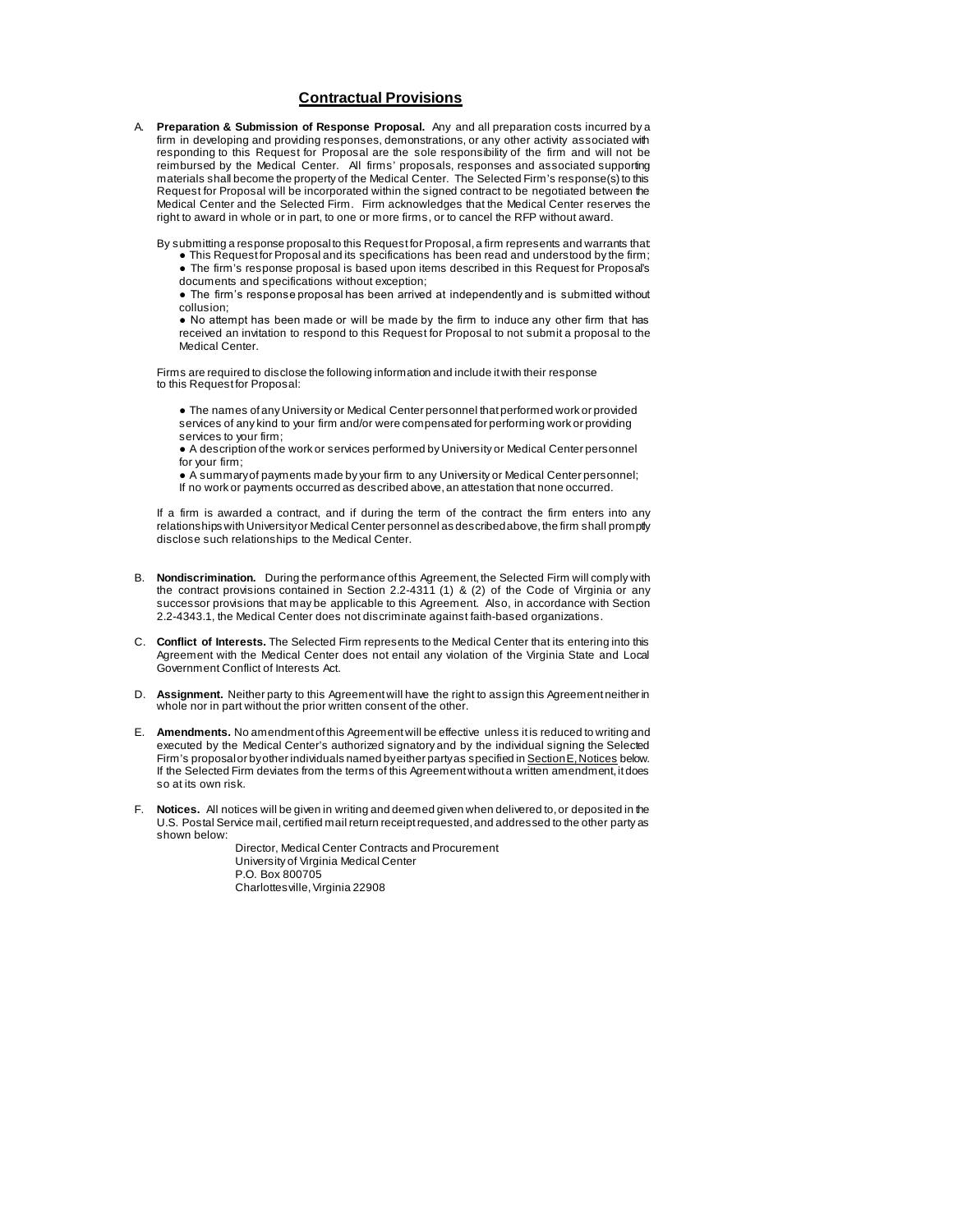Or by overnight courier to the following address:

Director, Medical Center Contracts and Procurement University of Virginia Medical Center 1300 Jefferson Park Avenue West Complex, Room #1951 Charlottesville, Virginia 22903

If to the Selected Firm:

The person signing the Selected Firm's proposal in response to the Medical Center's Request for Proposal, at the Selected Firm's address indicated in such proposal; or to such other person or address as either may designate for itself in writing and provide to the other.

- G. **Force Majeure.** Neither the Selected Firm nor the Medical Center shall be responsible to the other party for any losses resulting from the failure to perform any terms or provisions of this Agreement, except for payments of monies owed, if the party's failure to perform is attributable to war, riot, or other disorder, strike or other work stoppage, fire, flood, or any other act not within the control of the party whose performance is interfered with, and which, by reasonable diligence, such party is unable to prevent.
- H. **Independent Contractor**. The Selected Firm is not an employee of the Medical Center, but is engaged as an Independent Contractor. The Selected Firm will indemnify and hold harmless the Commonwealth of Virginia, the Medical Center, and its employees and agents, with respect to all withholding, Social Security, unemployment compensation and all other taxes or amounts of any kind relating to the Selected Firm's performance of this Agreement. Nothing in this Agreement will be construed as authority for the Selected Firm to make commitments that will bind the Medical Center or to otherwise act on behalf of the Medical Center, except as the Medical Center may expressly authorize in writing.
- I. **Worker's Compensation and Employers Liability**. The Selected Firm will (i) maintain Employers Liability coverage of at least \$100,000 and (ii) comply with all federal or state laws and regulations pertaining to Workers' Compensation Requirements for insured or self-insured programs.
- J. **Drug-Free Workplace**. The Selected Firm, its agents and employees are prohibited, under the terms of this Agreement and the Commonwealth of Virginia, Department of Personnel and Training Policy Number 1.02 executed by Governor Lawrence Douglas Wilder on July 1, 1991, from manufacturing, distributing, dispensing, possessing, or using any unlawful or unauthorized drugs or alcohol while on Medical Center or University property.

During the performance of this Agreement, the Selected Firm agrees to 1) provide a drug-free workplace for the Selected Firm's employees; 2) post in conspicuous places, available to employees and applicants for employment, a statement notifying employees that the unlawful manufacture, sale, distribution, dispensation, possession, or use of a controlled substance or marijuana is prohibited in the Selected Firm's workplace and specifying the actions that will be taken against employees for violations of such prohibition; 3) state in all solicitations or advertisements for employees placed by or on behalf of the Selected Firm that it maintains a drug-free workplace; and 4) include the provisions of the foregoing clauses in every subcontract or purchase order of over \$10,000, so that the provisions will be binding upon each subcontractor or vendor.

For the purposes of this section, "drug-free workplace" means a site for the performance of work done in connection with a specific agreement awarded to a Selected Firm, the employees of who are prohibited from engaging in the unlawful manufacturing, sale, distribution, dispensation, possession or use of any controlled substance or marijuana during the performance of the agreement.

- K. **Contract Administrator**. The Medical Center will identify a Contract Administrator for any Agreement that results from this Request for Proposal. The individual will be the point of contact at the Medical Center for day-to-day operations, but cannot approve amendments to the Agreement or price changes.
- L. **Waiver**. No waiver of any right will be deemed a continuing waiver, and no failure on the part of either party to exercise wholly or in part any right will prevent a later exercise of such or any other right.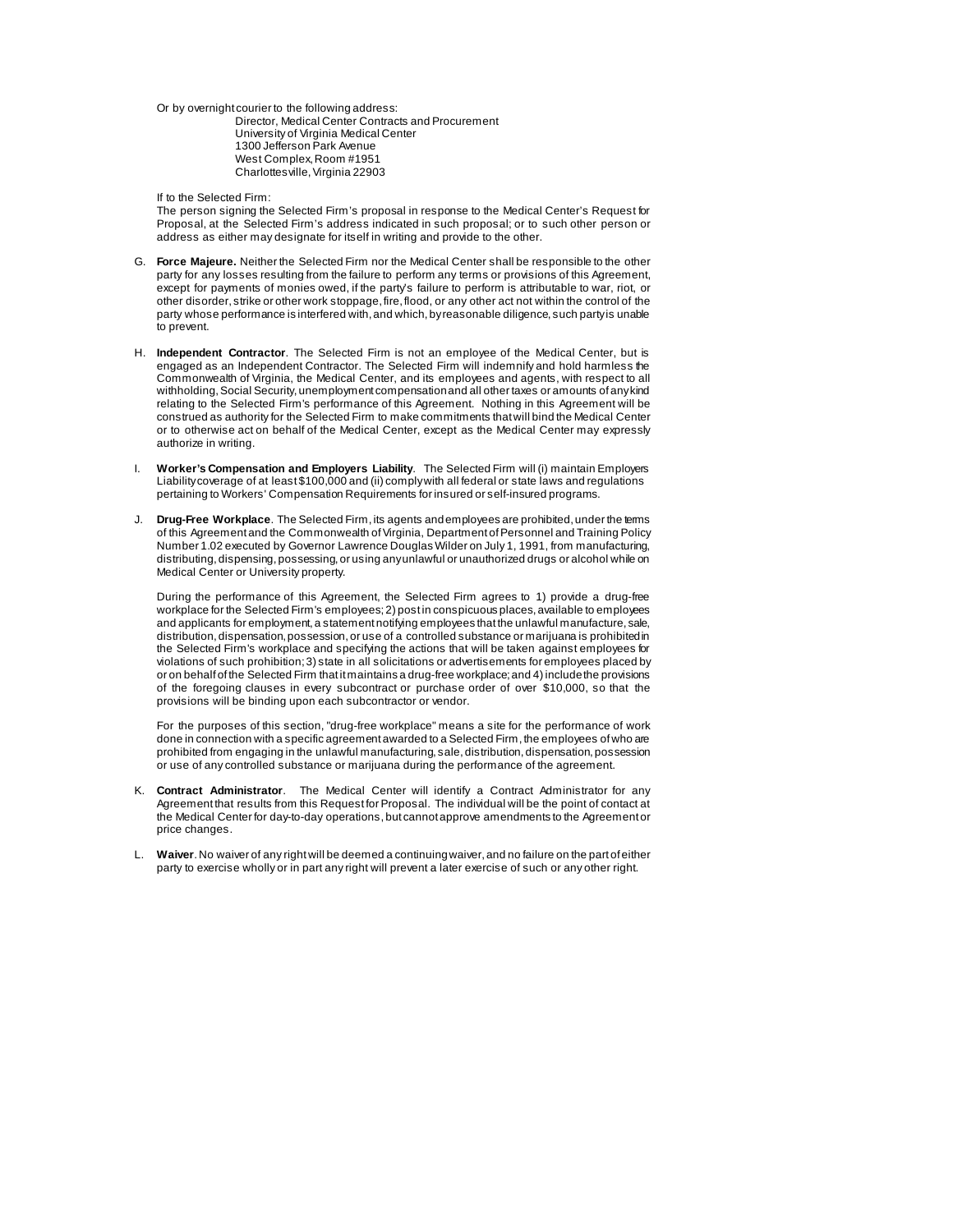- M. **Indemnification**. The Selected Firm will indemnify and hold harmless The Rector and Visitors of the University, the Commonwealth, and the employees and agents of each, from any and all property damage or loss, claims, liability, damages, expenses (including, without limitation, attorneys' fees and expenses) and any other amounts arising out of the performance of the Agreement by the Selected Firm.
- N. **Governing Law**. This Agreement will be governed in all respects by the laws of the Commonwealth of Virginia without giving effect to its provisions for conflict of laws. Jurisdiction and venue shall be in Virginia state courts.
- O. **Medicare Access.** Selected Firm agrees to make available upon the written request of the Secretary of Health and Human Services or the Comptroller General, or their representatives, this Agreement and such books, documents and records as may be necessary to verify the nature and extent of the costs of products and services rendered hereunder to the full extent required by the Centers for Medicare & Medicaid Services (CMS) Implementing Section 92 of the Omnibus Reconciliation Act of 1980, codified at 42 U.S.C. Section 1395x(v)(1)(1) or by any other applicable federal or state law.
- P. **Federal, State and Local Regulatory Requirements.** Both parties agree, during the Term of this Agreement and the Term of any subsequent agreement, to make best efforts in prospectively identifying and communicating to the other Party, changes required to accommodate all applicable changes in federal and state regulatory (including but not limited to Medicare and Medicaid) mandated requirements.
- Q. **Compliance with Standards of Care.** Selected Firm agrees to comply with all applicable standards of care and quality that are established by the Centers for Medicare and Medicaid Services (CMS), CMS approved accreditation organization (AO), and UVAMC for the services provided. UVAMC shall define timely care where appropriate and will evaluate the level of service provided by the Selected Firm via its Quality Reporting system and other area-specific evaluation methods. Selected Firm and UVAMC mutually will cooperate in all phases of applying, scheduling, preparing and executing surveys or inspections by CMS or AO as needed. Both parties agree to work cooperatively to implement changes, correct deficiencies or establish policies required and/or recommended by the inspecting agencies.
- R. **Change of Laws.** In the event there is a change in state or federal law, including but not limited to the Health Insurance Portabilityand Accountability Act of 1996 and regulations promulgated thereunder (commonly known as HIPAA), whether by statute, regulation, agency interpretation or judicial decision, that in the reasonable opinion of counsel to the Medical Center renders any of the material terms of this Agreement unlawful or unenforceable, or does not accommodate the Medical Center's aim of complying with changes in such law, or meeting the standard of care that the Medical Center adopts in the good faith exercise of its business judgment, then the applicable term(s) of the Agreement shall be subject to re-negotiation and either party may request re-negotiation of the affected term or terms of the Agreement, upon written notice to the other party, to remedy such condition and conform the Agreement to the requirements of law. If such re-negotiation is unsuccessful within the 30-dayperiod of time following written notification by the party requesting renegotiation to the non-notifying party, then either party may terminate this Agreement without penalty.

In addition, either party shall have the right to request re-negotiation of the Agreement if, in good faith, counsel to either party determines in his/her judgment that the terms of this Agreement may reasonably be interpreted to violate any law or regulation applicable to it, which, if violated, would jeopardize the status of the University of Virginia Medical Center as a recipient of governmental funds for the provision of the healthcare services or the status of the University of Virginia or its Medical Center as organizations described in Section 501(c)(3) of the Internal Revenue Code of 1986, as amended, or any successor statute. If such re-negotiation is unsuccessful within the thirty (30) day period of time following written notification to the non-notifying party of the notifying party's request to renegotiate, then either party may terminate this Agreement without penalty. **The Selected Firm may be required to sign a Business Associates Addendum (BAA) supplied by the Medical Center as part of its award documentation.**

S. **Termination**. If the Selected Firm fails to provide quality services in a professional manner, solely as determined by the Medical Center, and, upon receipt of notice from the Medical Center, does not correct the deficiency, to the Medical Center's satisfaction within a reasonable period of time, not to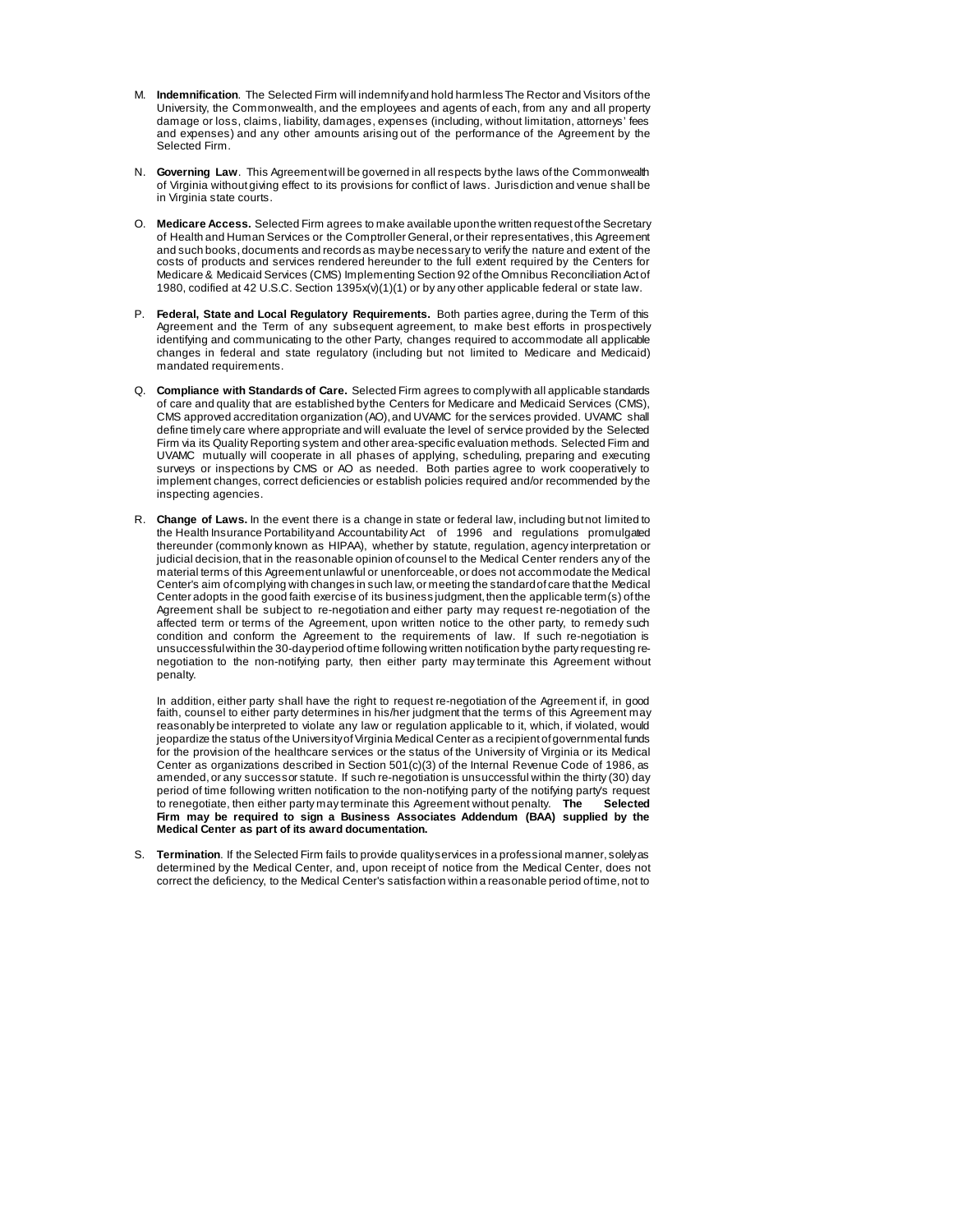exceed 30 calendar days unless otherwise agreed to by both parties, the Medical Center reserves the right to terminate this Agreement by giving written notice to the Selected Firm. In addition, the Medical Center may terminate this Agreement anytime upon: 1) the occurrence of, or criminal indictment for, any act or omission by the Selected Firm or any of its assigned staff that is determined by the Medical Center or the University to be detrimental to its reputation, operations, or activities; or (2) the loss by the Selected Firm of the insurance required. Notwithstanding the above, the Medical Center reserves the right to terminate this Agreement without penalty or liability by providing a 30 day advance written notice to the Selected Firm.

In the event that any agreements that are awarded in conjunction with this Request for Proposal terminate for any reason within 6 months of their respective effective dates, the Medical Center reserves the right to re-open negotiations with and award agreements to one or more firms that were selected by the Medical Center to conduct further negotiations with as outlined above.

- T. **Non-Appropriation**. Funding for any Agreement between the Medical Center and a Selected Firm is dependent at all times upon the appropriation of funds by the Virginia General Assembly and/or any other agency of the Commonwealth authorized to appropriate such funds. In the event that funding to support this Agreement is not appropriated, whether in whole or in part, then the Agreement may be terminated effective the last day for which appropriated funding is available.
- U. **Right of Audit**. The Medical Center reserves the right to audit or cause to be audited the Selected Firm's books and accounts regarding the Medical Center's account at any time during the term of this Agreement and for three years thereafter.
- V. **Favored Nations.** The Selected Firm represents that the prices, terms, warranties and benefits specified in its proposal are comparable to or better than the equivalent terms being offered by the Firm to any present customer. During this Agreement's initial term, the price terms for the goods and services provided by the Selected Firm as set forth in the Agreement shall not be materially less favorable than the most favorable price terms granted by Selected Firm to any similar customer, unless Selected Firm provides the Medical Center a credit in the amount equal to the amount by which such price terms are less favorable.
- W. **Confidentiality**. The Selected Firm acknowledges and agrees that this Agreement creates a relationship of confidence and trust between Selected Firm and the University with respect to the University's confidential or proprietary information (the "Information") disclosed by the University to Selected Firm during the initial term or any renewal term of this Agreement. Such Information includes, but is not limited to patient information and information regarding quality assurance, risk management and peer review activities; information concerning any matters affecting or relating to the business or operations or future plans of University, any of its affiliates, or the University's Medical Center, including, but not limited to, the Medical Center's and the University's policies, procedures, rules, regulations, and protocols; names of clients, and marketing plans; sales and service manuals; and confidential or proprietary secret processes, formulas, techniques, and inventions (whether or not patentable).

To the extent allowed by applicable law, Selected Firm shall hold all Information disclosed to it by the University and all documents containing Information in trust and confidence at all times during the initial term and any renewal term of this Agreement and after the termination of this Agreement and shall refrain from disclosing any Information, except when specifically authorized to make such disclosure by an officer or other appropriate person of the University. This prohibition extends to, but is not limited to (a) the Selected Firm's divulging such information to any parent, subsidiary or other affiliate of the Selected Firm; and (b) the Selected Firm's divulging such information for the purpose of acting as an expert witness, reviewer, or consultant on behalf of a plaintiff or an attorney acting on behalf of a plaintiff, in a claim or action against the University or any of its affiliates. Selected Firm shall treat all Information as proprietary and confidential and with the same degree of care with which Selected Firm treats its own proprietary information, and shall not divulge or disclose any Information to any third party except with the prior written consent of the University, except as otherwise required by applicable law. Selected Firm agrees that it will not, without the prior written consent of the University, communicate any Information to any person, entity, or organization other than to those of its employees, agents, or consultants to whom it shall be necessary to disclose the Information in order to carry out the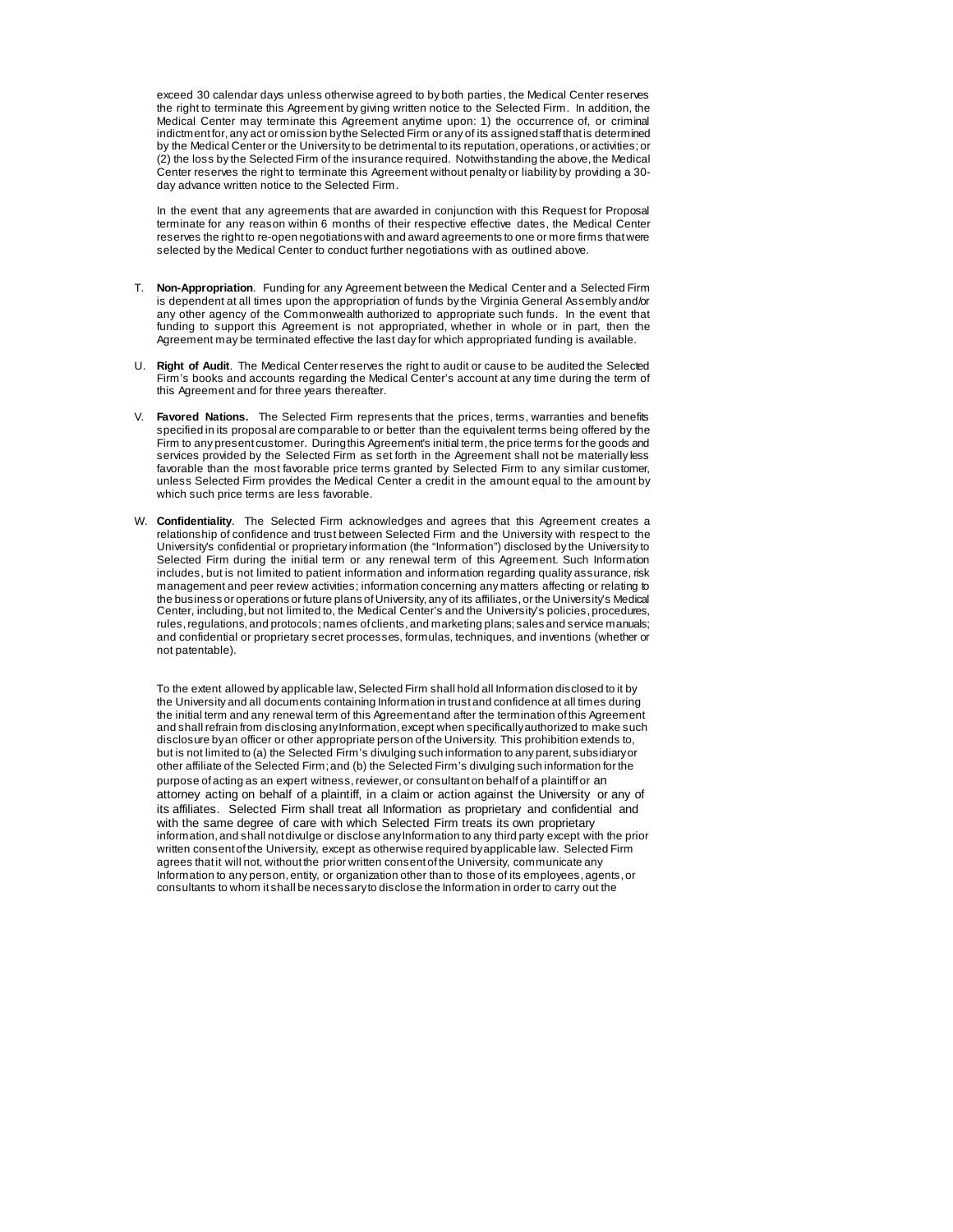purpose of this Agreement, except as otherwise required by applicable law. Selected Firm agrees to use its best efforts to prevent its employees, agents, and consultants from disclosing any Information to any other person, entity, or organization, subject to applicable law.

This Agreement is governed by and subject to the Commonwealth of Virginia's Freedom of Information Act (FOIA). All pricing information, consistent with the public interest and the underlying policy of the Commonwealth of Virginia, is open to the inspection of any qualified requestor and cannot be designated as confidential, proprietary or trade secret to avoid disclosure. Pricing information is also shared on a need-to-know basis both within the University of Virginia Health System and with Health System affiliates and consultants for purposes of operational review, transaction management, contract compliance & monitoring, benchmarking and performance improvement. Attempts to prevent disclosure of pricing information by designating it as confidential, proprietary or trade secret will be ignored. In addition, any non-price information considered by a firm to be proprietary or to constitute trade secret(s) is also subject to disclosure under FOIA, except that information provided by Selected Firm that constitutes proprietary information or trade secret(s), other than pricing information, may be exempted from disclosure if Selected Firm invokes the protections of Virginia Code Section 2.2-4342(F) in writing and follows its stated requirements prior to or upon submission of the information for which Selected Firm is seeking protection..

- X. **Copyrights/Ownership Rights/Disclosure.** Unless expressly agreed to the contrary in writing, all goods, products, materials documents, reports, writings, video images, photographs or papers of any nature including software or computer images prepared or provided by the Selected Firm (or its subcontractors) for the University will not be disclosed to any other person or entity without the written permission of the University, and the Selected Firm warrants to the University that the University will own all copyrights thereto and will have full ownership and beneficial use free and clear of claims of any nature by any third party including without limitation copyright infringement claims. UVaMC shall own all rights, title and interest in any and all intellectual property rights created in the performance or otherwise arising from any Agreement resulting from this RFP, and Selected Firm shall execute any assignments or other documents needed for UVaMC to perfect such rights.
- Y. **Use of Agreement by Medical Center-Related Foundations.** Medical Center-related foundations may wish to purchase goods and services from the Selected Firm under the terms and conditions of any Agreement resulting from this RFP. The Selected Firm will respond promptly to such a request from any of these organizations, but is not required to enter into an equivalent agreement with the organization. A Firm's willingness to contract with these organizations will not be a consideration in awarding this RFP. Although these organizations may make such a request, their entry into any equivalent agreement with the Selected Firm is strictly optional at the discretion of the requesting organization and the Selected Firm
- Z. **Severability**. If any provision of this Agreement is held to be unenforceable or otherwise contrary to any applicable laws, regulations, or rules, such provision shall have no effect and shall be severable without affecting the validity or enforceability of the remaining provisions of the Agreement.
- AA. **Use of Standard Form Agreements.** The Medical Center may elect to incorporate standard form agreements provided by the Selected Firm for the mutual convenience of the parties. However, because certain clauses that may appear in these agreements are not acceptable to the Medical Center, and in consideration of the convenience of using such forms, the parties agree that, notwithstanding any provisions appearing in the Selected Firm's form agreements, none of the following provisions shall have any effect or be enforceable against the Medical Center:
	- Requiring the Medical Center to maintain any type of insurance either for the Medical Center's benefit or for the Selected Firm's benefit;
	- Renewing or extending the Agreement beyond the initial term or automatically continuing the Agreement period from term to term;
	- Giving the Selected Firm the unilateral right to raise prices;
	- Requiring the Medical Center to indemnify or hold the Selected Firm harmless;
	- Imposing interest charges, past due charges, or finance charges;
	- Requiring the Medical Center to pay taxes of any kind;
	- Requiring the Medical Center to waive its right to a jury trial;
	- Requiring any total or partial compensation or payment by the Medical Center to the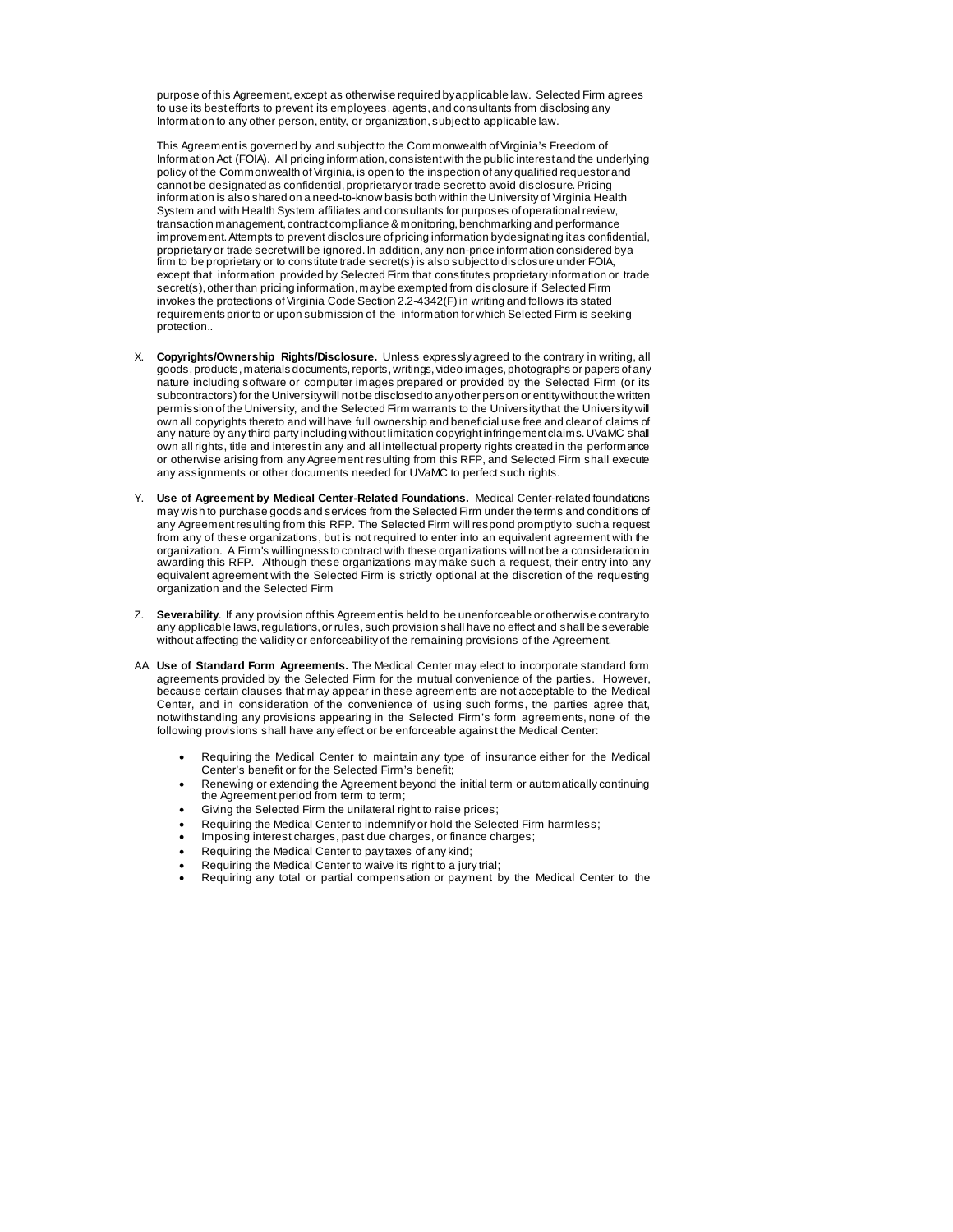Selected Firm for lost profit, liquidated damages, or punitive damages;

- Requiring governing law to be any state other than the Commonwealth of Virginia;
- Delaying the acceptance of the Agreement or its effective date beyond the date of execution;
- Limiting or adding to the time period within which claims can be made or actions can be brought;
- Limiting the liability of the Selected Firm in any way;
- Permitting unilateral modification of the Agreement by the Selected Firm;
- Binding the Medical Center to any mediation or arbitration or to the decision of any mediation or arbitration board, commission, panel, or other entity;
- Obligating the Medical Center to pay costs of collection or attorney's fees;
- Granting the Selected Firm a security interest in the property of the Medical Center.

## BB. **Small, Women-Owned, and Minority-owned (SWAM) Business Reporting.**

The Selected Firm will identify and fairly consider SWAM Firms for subcontracting opportunities when qualified SWAM Firms are available to perform a given task in performing for the University under the resulting Agreement. The Selected Firm will submit a quarterly SWAM business report to the University by the 8th of the month following each calendar quarter, specifically the months of April, July, October, and January. The Selected Firm will submit the quarterly SWAM business reports to:

Patricia Shifflett Contract Data Management Analyst E-mail: trishshifflett@virginia.edu

The quarterly SWAM business reports will contain this information:

- SWAM Firm's name, address and phone number with which the Selected Firm has contracted over the specified quarterly period.
- Contact person at the SWAM Firm who has knowledge of the specified information.
- Type of goods and/or services provided over the specified period of time.
- Total amount paid to the SWAM Firm as it relates to the University's account.
- CC. **Corporate Compliance.** Selected Firm warrants that neither the Selected Firm nor any of its employees or agents are excluded or disbarred from participation in any federal program at the time of entering into this Agreement, and that neither it nor its employees or agents have been convicted of a crime related to provision of health care items or services for which one can be excluded under 42 U.S.C. Sec. 1320a-7(a). Selected Firm furthermore agrees that in the event it or any of its employees or agents become disbarred or excluded from federal programs or convicted of such a crime, it will immediately notify the Medical Center of this action in accordance with section  $E$ , "Notices" herein above. Failure to do so will constitute a material breach of the Selected Fim's obligations under this Agreement and will disqualify the Selected Firm from conducting further business with the Medical Center or the University.
- DD. **Procedure for Resolution of Contractual Claims.** The Virginia Acts of Assembly of 2006, Chapter 943, Chapter 3, Exhibit P and its attachments requires contractors with the Medical Center to submit any claims, whether for money or other relief, in writing no later than 60 days after final payment, however, written notice of the contractors intention to file such a claim will have been given at the time of the occurrence or beginning of the work upon which the claim is based.
	- o The Procedure for Resolution of Contractual Claims is as follows:
		- The Selected Firm must provide the written claim to: Director, Medical Center Contracts and Procurement
		- University of Virginia Medical Center
		- P.O. Box 800705
		- Charlottesville, Virginia 22908
	- o Although the Selected Firm may, if it chooses, attempt to resolve its claim by dealing with a Medical Center department other than the one stated in Section A. above, the Selected Firm must submit any unresolved claim in writing no later than 60 days after final payment to the Director if it wishes to pursue its claim.
	- Upon receiving the written claim, the Director will review the written materials relating to the claim and decide whether to discuss the merits of the claim with the Selected Firm. If such discussion is to be held, the Director will contact the Selected Firm and arrange such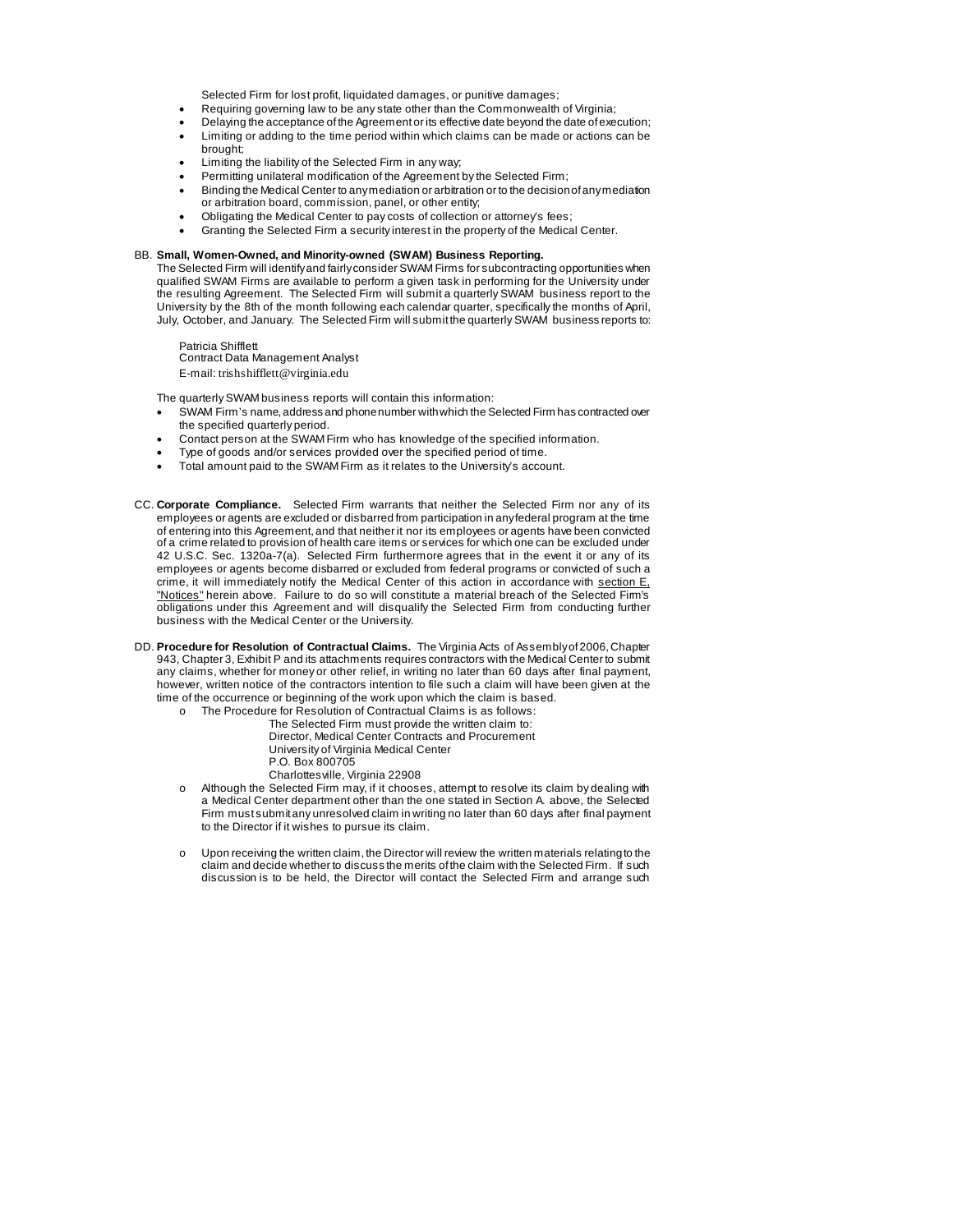discussion. The manner of conducting such discussion will be as the Director and the Selected Firm mutually agree. The Director will mail his or her decision to the Selected Firm within 60 days after receipt of the claim. The decision will state the reason for granting or denying the claim.

The Selected Firm may appeal the decision by providing a written statement explaining the basis of the appeal to the Chief Financial Officer for UVa Medical Center, within 15 days after the Selected Firm's receipt of the decision. The written request is to be sent to:

> Chief Financial Officer UVa Medical Center 1215 Lee Street, P.O. Box 800788 Charlottesville, Virginia 22908

- o Upon receiving the written appeal, the Chief Financial Officer for UVa Medical Center will review the written materials relating to the claim and decide whether to discuss the merits of the claim with the Selected Firm. If such discussion is to be held, the Chief Financial Officer for UVa Medical Center will contact the Selected Firm and arrange such discussion. The manner of conducting such discussion will be as the Chief Financial Officer for UVa Medical Center and the Selected Firm mutually agree.
- o The Chief Financial Officer for UVa Medical Center will mail his or her decision to the Selected Firm within 15 days after the Chief Financial Officer for UVa Medical Center's receipt of the appeal. The decision will state the reasons for granting or denying the appeal.
- EE. **Litigation Warranty.** Selected Firm warrants to the best of its knowledge that there is no claim, action, suit, trial, demand, arbitration, governmental investigation or other proceeding pending, or threatened against or involving Selected Firm or any of Selected Firm's assets that may adversely affect the ability of Selected Firm to enter into the Agreement and perform under its terms. There are no facts known to Selected Firm that may result in such litigation or investigation; and Selected Firm is not subject to or in default with respect to any judgment, order, writ, injunction, or decree of any court or any federal, state, local, or other governmental department, commission, or agency.
- FF.**Compliance with Laws.** Selected Firm has all requisite governmental licenses, permits and authorizations necessary for the conduct of its business as currently conducted (the "permits", and all such permits are in full force and effect, and no violations exist in respect to any such permits, and no proceeding is pending or threatened to revoke or limit any permit. Selected Firm is not in violation of, and has not received notice of a potential violation of, any local, state, or federal law or regulation applicable to Selected Firm or its operations.
- GG. **Entire Agreement.** The resulting Agreement and its Exhibits, together with any subsequent amendments, constitute the entire agreement between the parties as to the subject matter, and as of the effective date hereof supersedes all other agreements and understandings with respect to the subject matter.
- HH. **Permits**. All construction and renovation work, as described in paragraph D.1 and D.2 of the University's Facilities Management Directive #562 - Building Permits and Project Permits (available at [http://www.fm.virginia.edu](http://www.fm.virginia.edu/), proceed through Online Resources/Documents and Forms/FM Directive on Building Permits and Project Permits) that is performed on the grounds of the University of Virginia (including its Medical Center) must comply with all requirements of the Commonwealth of Virginia's Uniform Statewide Building Code and the aforementioned Directive. Firms engaging in construction and renovation work as described in the aforementioned Directive shall complete and submit permit applications to the Facilities Planning and Construction office at the University's Department of Facilities Management (P.O. Box 400726, Charlottesville, Virginia 22904-4726; phone (434) 982-4371) and secure appropriate permits prior to commencing work. All building and project permits must be issued prior to commencing work. All permits must be publicly posted at each job site, and signed by the contractor upon completion of work.

Payments will not be made until the University's designated representative inspects and approves the work. Contractors whose bids or proposals require the use of this permit process must notify the University's Facilities Management department prior to submitting bids or proposals.